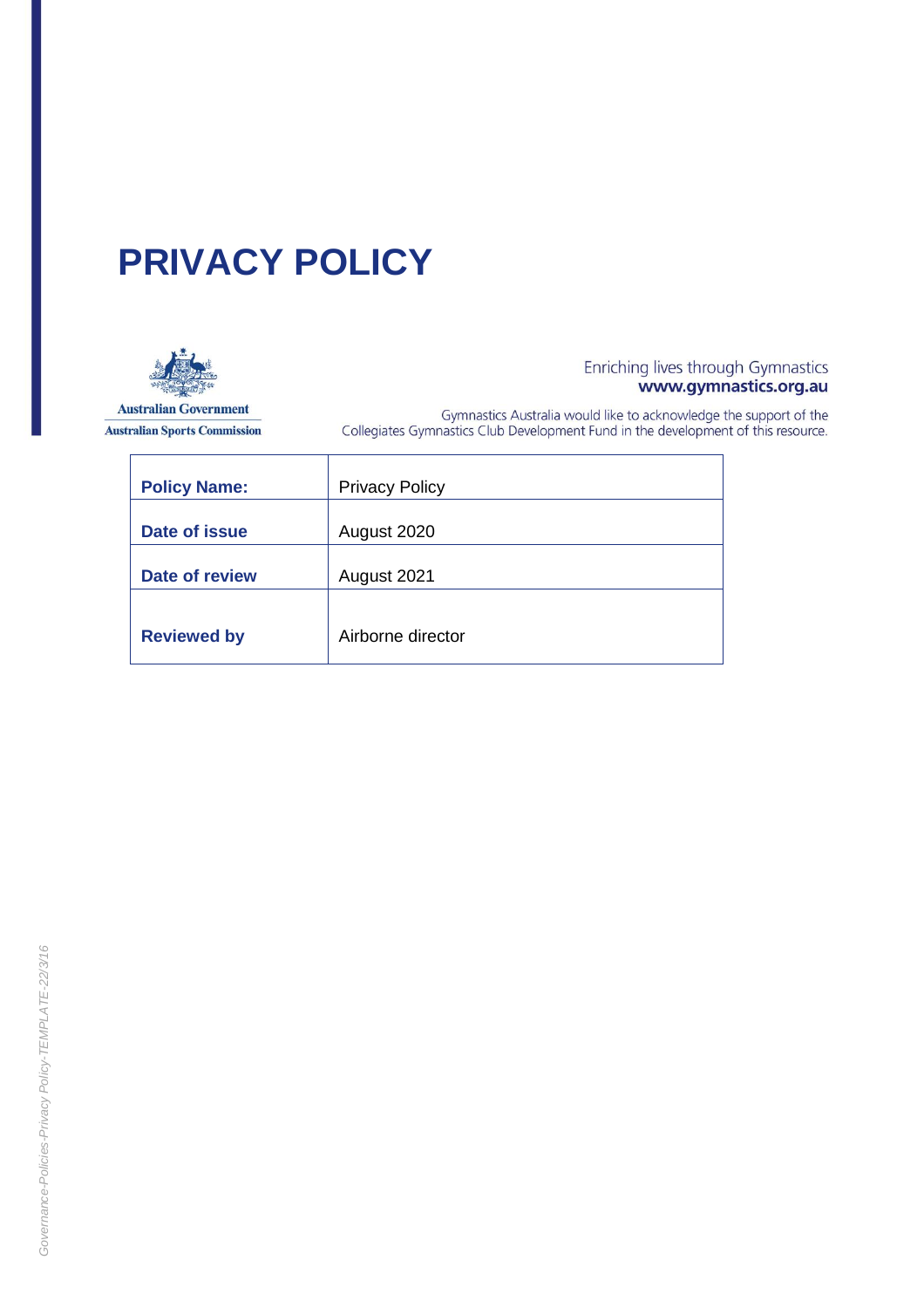## **INTRODUCTION**

Airborne gymnastics is committed to providing members with the highest levels of membership service. This includes protecting members' privacy. Airborne Gymnastics is bound by the Commonwealth *Privacy Act* 1988, which sets out a number of principles concerning the protection of an individual's personal information.

The aim of these laws is to ensure that organisations handle personal information responsibly and provide a consistent approach to its collection, use and disclosure. These laws also give the individual rights such as access to their personal information and the ability to correct it, if needed.

This document sets out how Airborne Gymnastics may collect, hold and use personal information. By providing your personal information to Airborne Gymnastics, you consent to its use, storage and disclosure in accordance with this Privacy Policy.

# **WHAT IS PERSONAL INFORMATION?**

"Personal information" is information or an opinion (including information forming part of a database), whether true or not, and whether recorded in material form or not, about an individual whose identity is reasonably apparent, or can be reasonably ascertained, from the information or opinion.

Airborne Gymnastics collects personal information in order to properly and efficiently carry out its functions, including to provide you requested products and services, and to facilitate the provision of marketing and promotion services that may be of interest to you.

Airborne Gymnastics uses personal information only for the purposes for which it was provided and for directly related purposes (unless otherwise required by or authorised under law). We may state a more specific purpose at the point we collect your information.

If you do not provide us with the information that we request, we may not be able to provide you with our products or services.

# **WHAT PERSONAL INFORMATION DOES AIRBORNE GYMNASTICS COLLECT?**

The information collected by Airborne Gymnastics about a particular person will vary depending on the circumstances of collection. It may include, but is not limited to, a person's contact details (name, email and/or postal address, phone number), date of birth, gender, credit card details, driver's licence number, passport number, insurance details, employment history, working with children checks, police checks, qualifications or communication history with Airborne Gymnastics.

## **Sensitive Information**

If it is reasonably necessary in the circumstances, Airborne gymnastics may also collect sensitive information (which is a type of personal information) such as your medical history, nationality or disability backgrounds.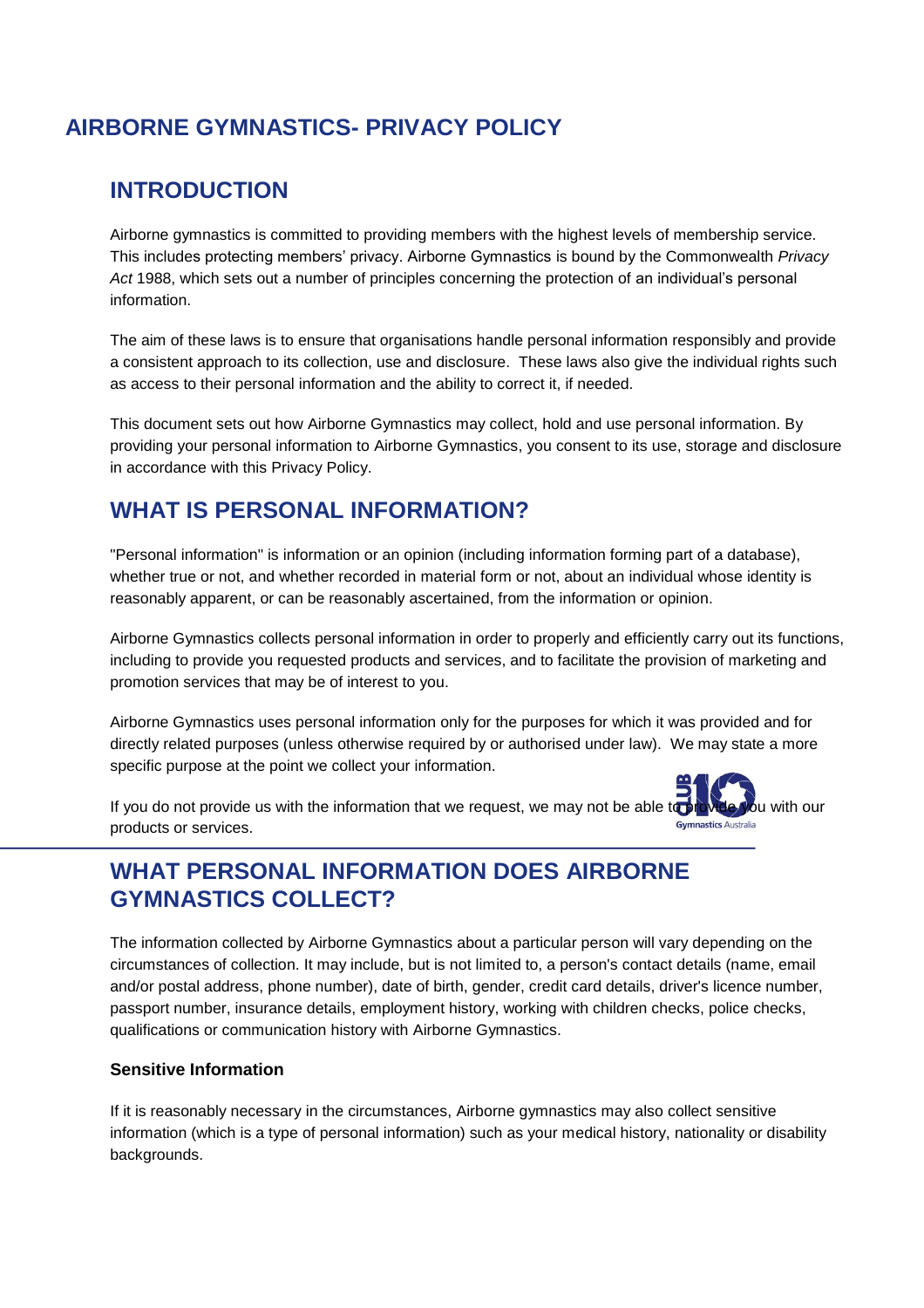Sensitive information is afforded a higher level of privacy protection than other personal information. Where you provide sensitive information to Airborne Gymnastics, you also provide consent to Airborne Gymnastics collecting it in accordance with this Privacy Policy, unless you tell us otherwise.

# **HOW AIRBORNE GYMNASTICS COLLECTS PERSONAL INFORMATION**

To deliver and enhance the services offered by Airborne Gymnastics, certain personal information is collected. Airborne Gymnastics collects personal information from individuals when an individual:

- ioins the club and their details are entered into GA's national database
- participates in any program, activity, competition or event run by the club
- purchases merchandise, event tickets, products or services from the club
- requests information from the club, or contacts the club via email, telephone or mail or engages with the club via social media
- participates in a club survey
- accesses the club website
- is elected or appointed to the Board or a committee of the club; or
- applies for employment or a committee or volunteer position with the club

Personal information may also be collected where Airborne gymnastics is required to do so by law (for education, child protection, work health and safety laws, charitable collections, medical treatment or other legislation in Australia).

## **Providing information**

If you do not provide some or all of the information that we request from you, this may affect Airborne Gymnastics ability to communicate with you or provide the requested products or services.

| By not providing requested information, you may jeopardise your ability to participal and programs or<br>competitions or apply for employment or volunteer positions with Airborne Gymnastics Ritis Impracticable |
|-------------------------------------------------------------------------------------------------------------------------------------------------------------------------------------------------------------------|
| for Airborne Gymnastics to deal with you as a result of you not providing the requested information or                                                                                                            |
| consent, Airborne Gymnastics may refuse to do so.                                                                                                                                                                 |

#### **Collection from third parties**

Airborne Gymnastics may collect personal information regarding a child from the parent or other responsible person associated with that child.

In some circumstances, Airborne Gymnastics collects information from ……. (e.g. Schools) or other third parties.

Examples of such third parties could include, without limitation.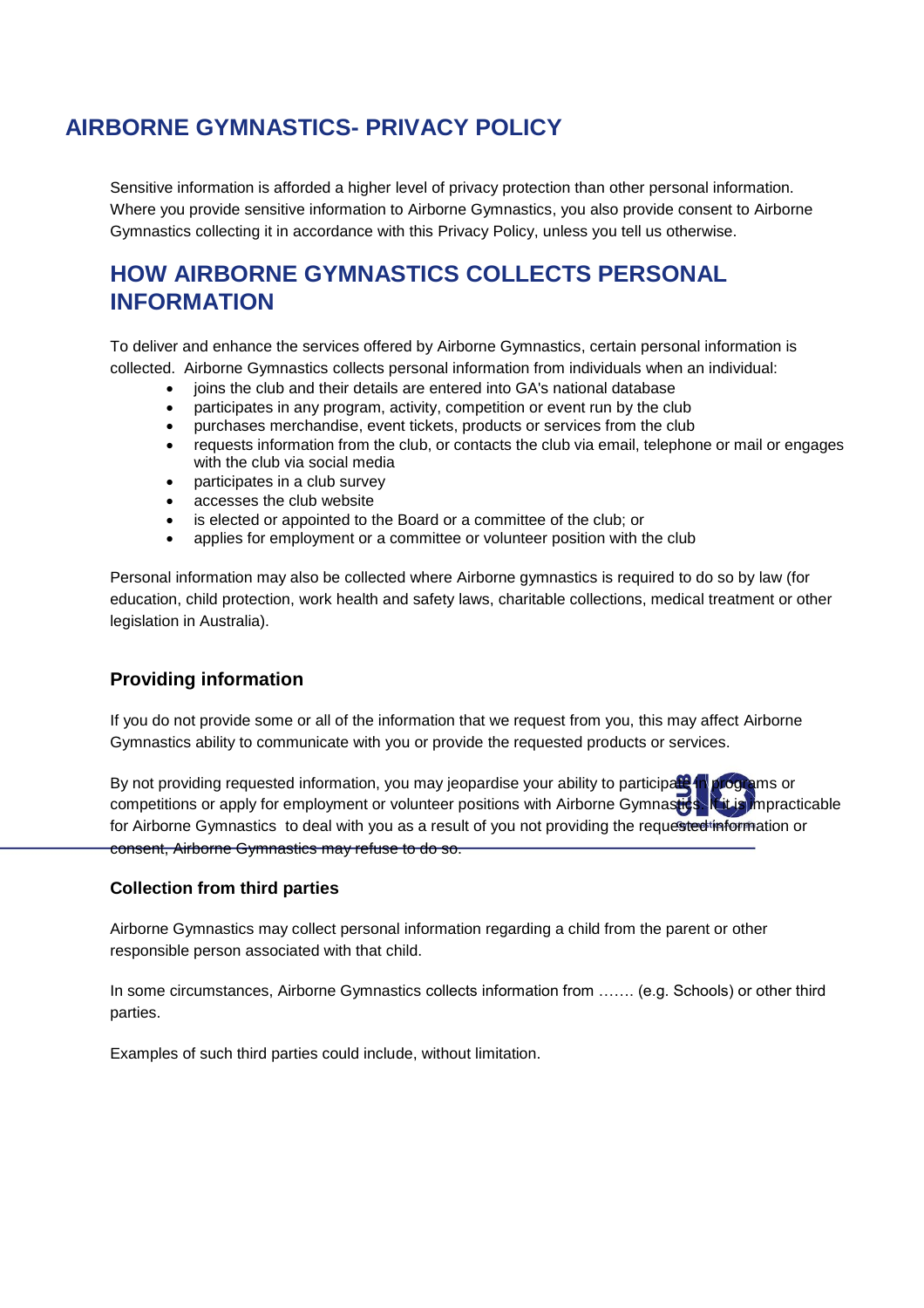### **Information storage and protection**

Airborne Gymnastics stores personal information on a computer database. The personal information may be held in both paper file and computer file form. Airborne Gymnastics has implemented measures of a reasonable nature to ensure that all personal information is securely stored from misuse, loss and unauthorised handling.

Much of the information we collect from and about our members is added to Gymnastics Australia membership database. When your information is entered into Airborne Gymnastics membership database, the information may be combined or linked with other information held about you.

Security of personal information is important to Airborne Gymnastics. Airborne has taken steps to protect the information we hold from misuse, loss, unauthorised access, modification or disclosure. Some of the security measures Airborne Gymnastics uses includes strict confidentiality requirements of our employees, volunteers, Club Affiliates and service providers, security measures for system access and security measures for our website.

## **HOW AIRBORNE GYMNASTICS USES PERSONAL INFORMATION**

Airborne Gymnastics and third parties to whom we may disclose personal information in accordance with this Privacy Policy, may collect, hold and use your personal information to:

- 1. verify your identity;
- 2. complete background checks;
- 3. research, develop, run, administer and market competitions, education courses, programs, activities and other events relating to gymnastics;
- 4. research, develop and market products, services, merchandise and special offers made available by us and third parties;
- 5. respond to emergency situations involving or requiring medical treatment;
- 6. administer, manage and provide you with registration and access to Airborne Gymnastics website;
- 7. keep you informed of news and information relating to various gymnastics events, activities and opportunities via various mediums;
- 8. internal accounting and administration; and
- 9. regulatory reporting and compliance.

Airborne Gymnastics may use health information to ensure that programs or tours we operate are run safely and in accordance with any special health needs participants may require. Health information may also be kept for insurance purposes. In addition, we may use de-identified health information and other sensitive information to carry out research, or to plan events and activities.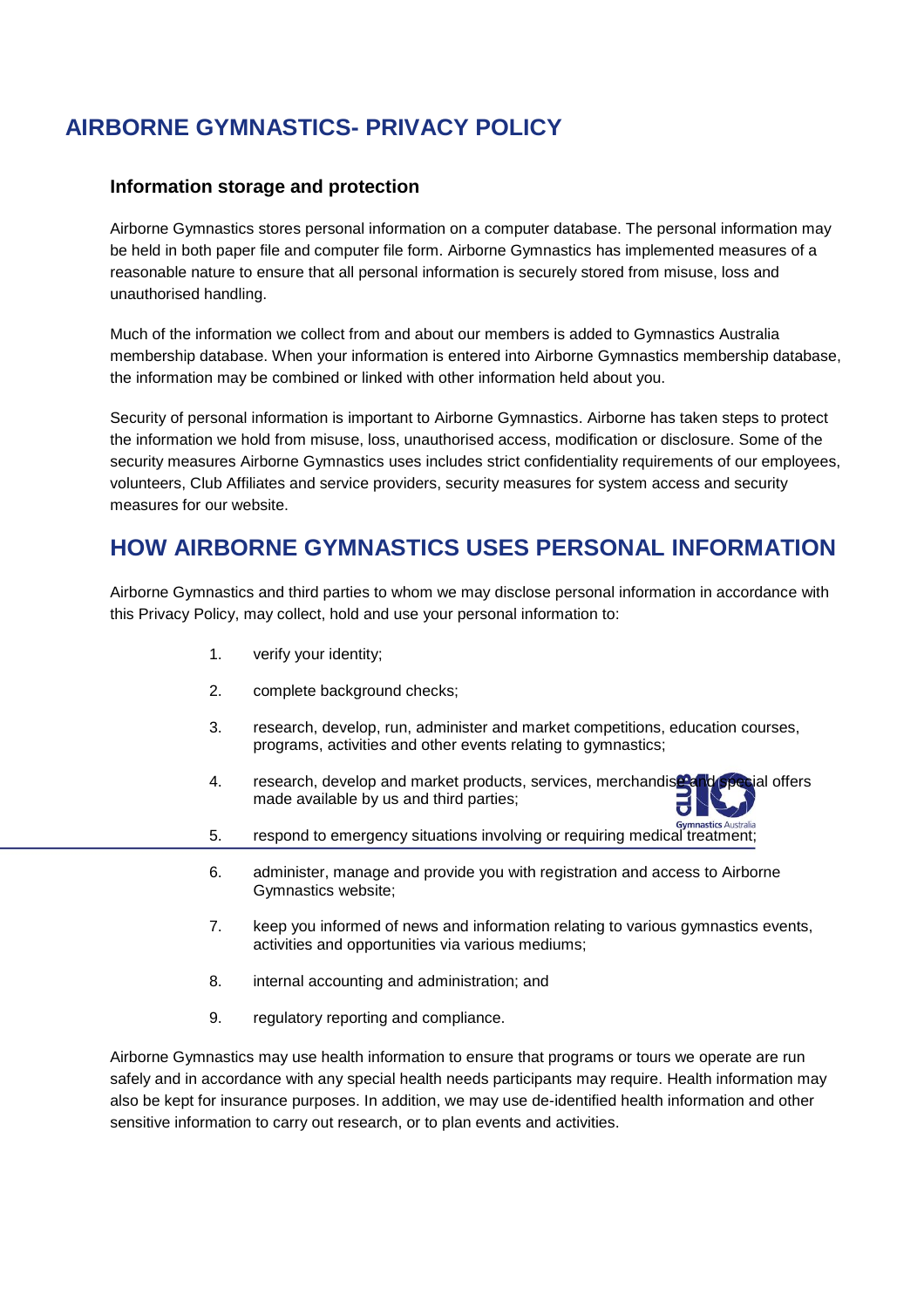If Airborne Gymnastics sends any information about services or products that is not required, or that you do not want disclosed to any other organisation (including related organisations), you can advise Airborne accordingly by writing to Airborne Gymnastics Membership Administrator.

# **WHEN WE DISCLOSE PERSONAL INFORMATION**

Airborne Gymnastics may disclose your personal information to a range of organisations which include, but are not limited to:

- 1. companies we engage to carry out functions and activities on Airborne Gymnastics behalf, including direct marketing;
- 2. our professional advisers, including our accountants, auditors and lawyers;
- 3. our insurers;
- 4. relevant sporting bodies such as Gymnastics Australia, various National and state sporting bodies, competition/event management companies, Federal and State Departments of Sport amongst others; and
- 5. in other circumstances permitted by law.

When Airborne Gymnastics provides GA with personal information about their members Airborne Gymnastics is required to make the individual aware that the information has been provided to GA and for what purpose and to whom it may be disclosed and also how they can access their information. This is extremely important for Club owners providing the personal information of their members in GA's national database.

## **Direct marketing**

We will use non-sensitive personal information to provide better services and for marketing purposes (including disclosure of such information to service providers).

If you do not wish to receive e-mail, SMS or posted offers from Airborne Gymnastics, you may opt-out by using the link provided. Alternatively, you may advise us at any time by contacting the Airborne Gymnastics Privacy Officer via the contact details set out in this policy.

#### **Other disclosures**

In addition, Airborne Gymnastics may also disclose personal information:

- 1. with your express or implied consent;
- 2. when required or authorised by law;
- 3. to an enforcement body when reasonably necessary; or
- 4. to lessen or prevent a threat to an individual or public health or safety.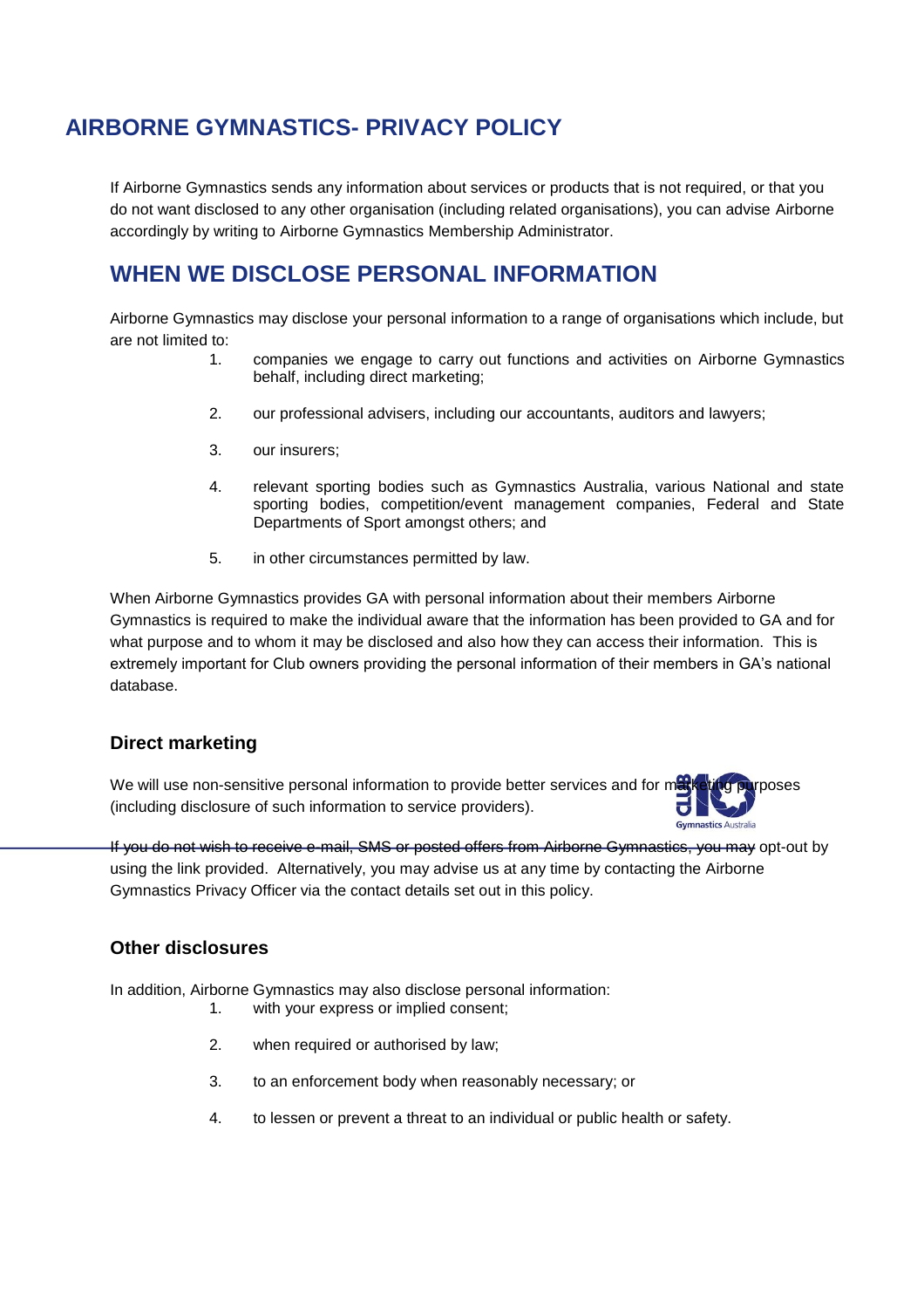### **Airborne Gymnastics website**

When you visit the Airborne Gymnastics website, our systems may record certain information about your use of the site, including the web pages visited and the time and date of visit. Airborne gymnastics uses this information to help analyse and improve the performance of our website.

In addition we may use "cookies" on Airborne gymnastics website. Cookies are small text files that assist our website retain user preferences to improve the experience of using our website. In some cases, the cookies that we use may collect some personal information. Airborne Gymnastics will treat this information in the same way as other personal information we collect. You are free to disable cookies on your internet browser to prevent this information being collected; however, you will lose the benefit of the enhanced website experience that the use of cookies may offer.

## **ACCURACY OF PERSONAL INFORMATION**

Airborne gymnastics takes reasonable steps to ensure that whenever personal information is collected or disclosed, it is accurate, complete and up to date.

## **ACCESS TO PERSONAL INFORMATION**

You have a right to access your personal information, subject to some exceptions allowed by law. You can gain access to your personal information by contacting Airborne gymnastics as set out below. You may also advise Airborne gymnastics at any time about possible breaches of privacy, or inaccurate, incomplete personal information, that may have changed.

We will take reasonable steps to ensure that the personal information we collect, use or disclose is accurate, complete and up-to-date. However, we rely on the accuracy of personal information as provided to us both directly and indirectly.



We encourage you to regularly review and update your personal information. We will request for access within a reasonable period. If you find that the personal information we hold about you is inaccurate, incomplete or out-of-date, please contact us immediately and we will correct it.

## **RESOLVING PRIVACY ISSUES AND COMPLAINTS**

Any issues or complaints in relation to the collection, use, disclosure, quality, security of and access to your personal information may be made to administration as follows: Email: airbornegymnasticswagga@gmail.com Phone: 0439429733

We will respond to your complaint within a reasonable period, and try to resolve your complaint for you. If we are unable to resolve your complaint or you are unhappy with the outcome, you can contact the Office of Australian Information Commissioner via its enquiries line 1300 363 992 or website <http://www.oaic.gov.au/> to lodge a complaint.

For further information on Airborne gymnastics management of personal information, please contact Lyndal Appleton-Seymour Membership Administrator.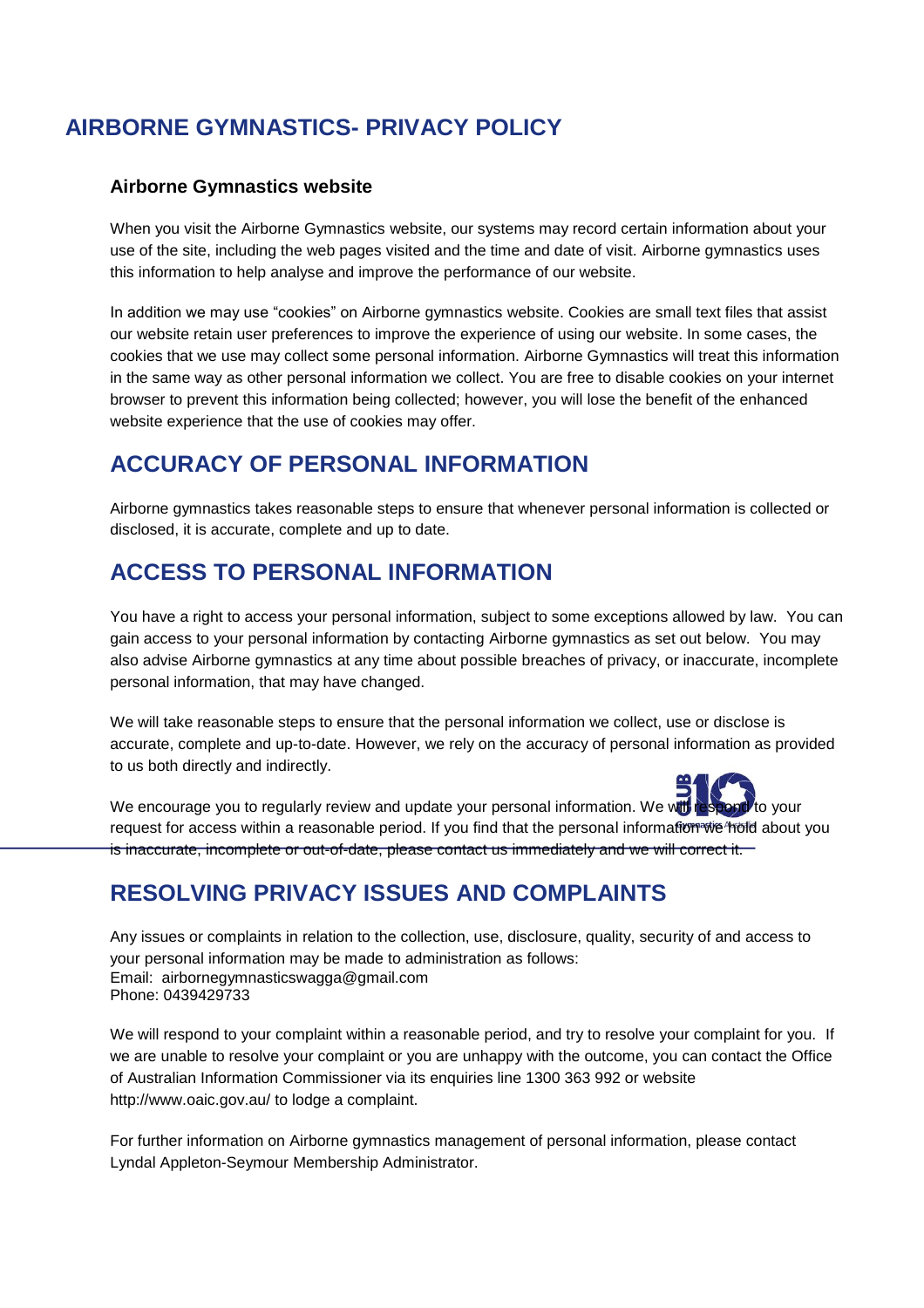